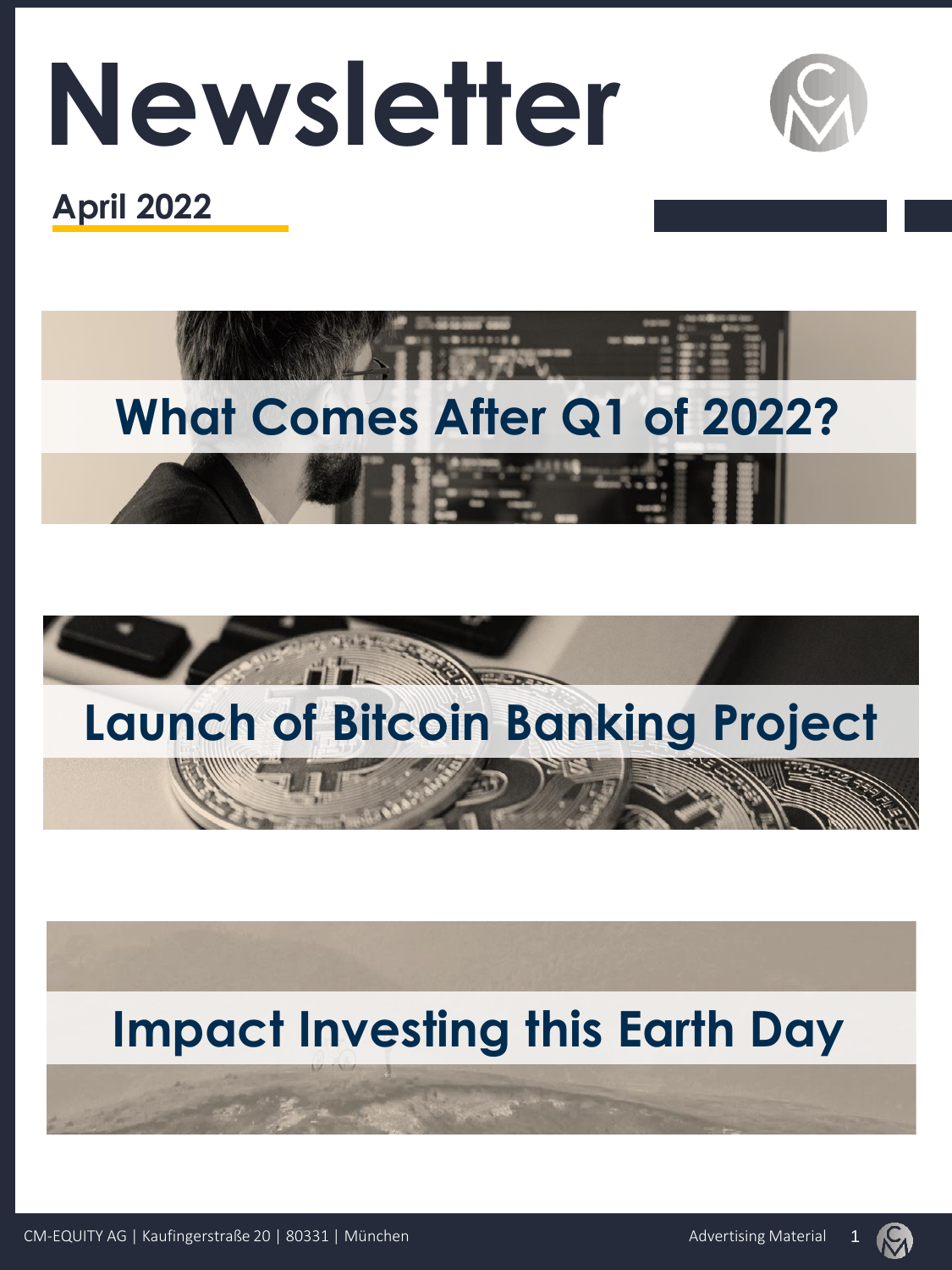#### **Tense start to the year - where do we go from here?**

Surprisingly, Covid did not focus on the first quarter of 2022, but sadly, it was dominated by the war and its human abyss. The **Russian invasion of Ukraine** did not leave the **stock markets** cold either, and caused a significant **correction movement** in February, especially on the **European stock exchanges**. The strict international sanctions against Russia confirmed the resolute action against President Putin, but also revealed the other side of the coin of **international interdependence** and its economic consequences. The short-term tripling of the **nickel price** and doubling of the **wheat price**, as well as the return of **the oil price** to the old price level of over USD 100, were emblematic of the problematic commodity dependencies of individual countries and commodity producers.

The persistently **high inflation** finally prompted the Fed to initiate the interest rate turnaround in March and to concretize its plans with regard to further interest rate hikes in 2022. The fact that this interest rate hike did not come as a surprise to most investors became apparent in the **second half of March**, when the **stock markets started to recover** and (almost) reached their pre-war levels again (S&P 500 / NASDAQ / DAX):

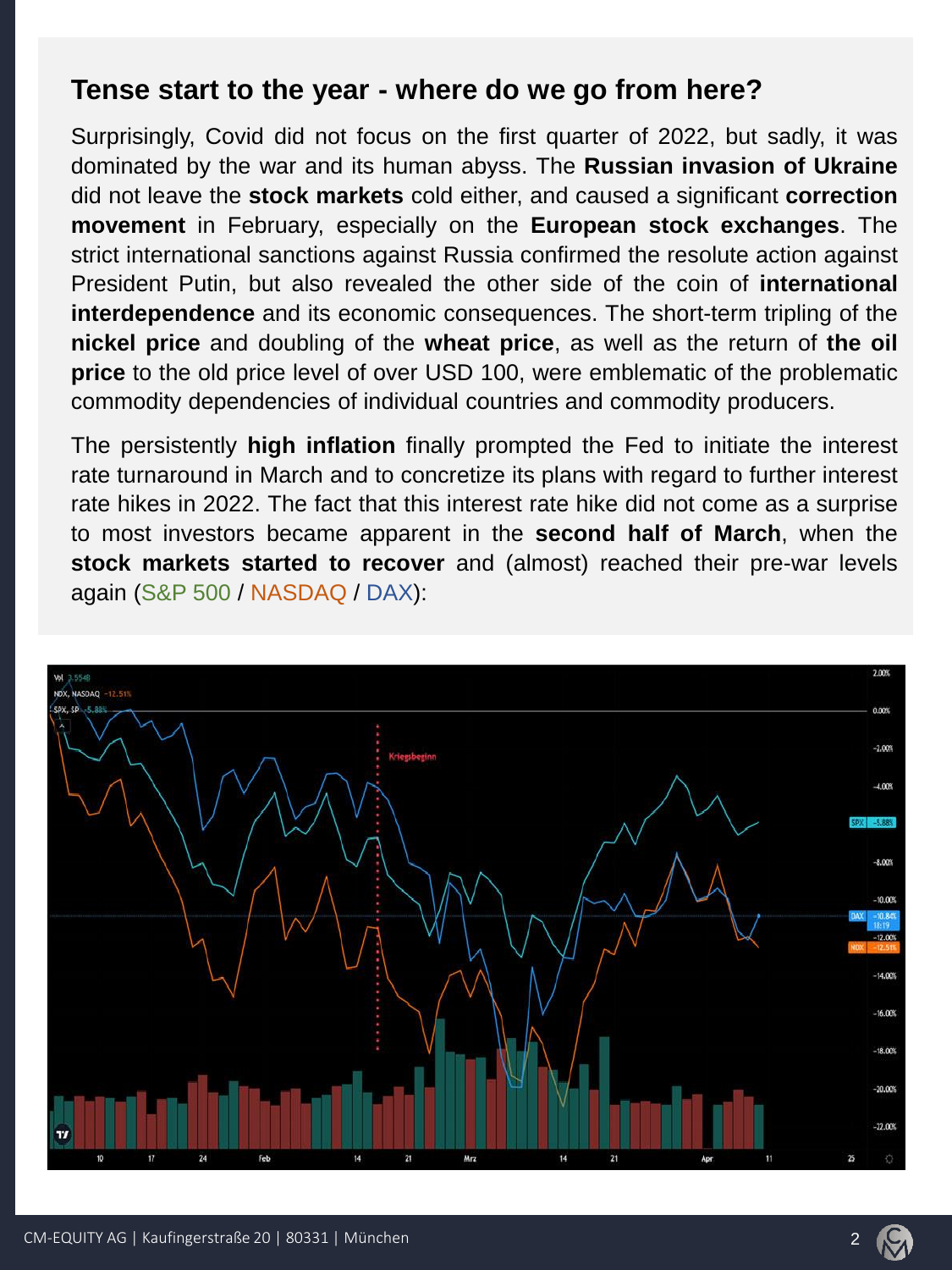The war situation is likely to keep us busy in the second quarter as well. **Even if an agreement between Russia and Ukraine is reached soon, the economic consequences should continue to affect us in the coming quarters.** This is because the shortage of raw materials is likely to become a problem in the coming quarters as well, affecting supply chains.

An open question for Q2 will be whether international investors and investors will now gradually start **to tune out the war scenario**. There is also the question of the extent to which the **planned interest rate steps** by the Fed and the central banks that follow it are already priced into current prices. One thing is certain: **market risks remain high and require a deft hand to keep the portfolio on track even in these turbulent times.**

> *Markus Polz Head of Asset Management*

# **About CM-Equity Asset Management**

CM-Equity Asset Management has been a reliable partner for all financial topics and matters for many years.

Together with the client we develop the appropriate asset concept and implement it in a target-oriented and successful way for him. In addition to classic asset investments such as shares, our investment experts invest in particular in commodities and thus in an asset class that has always proven its worth in times of crisis as a pillar of wealth in our client portfolios.

Our asset managers are well-connected and can therefore assist and support their clients as a reliable partner in all everyday financial issues.



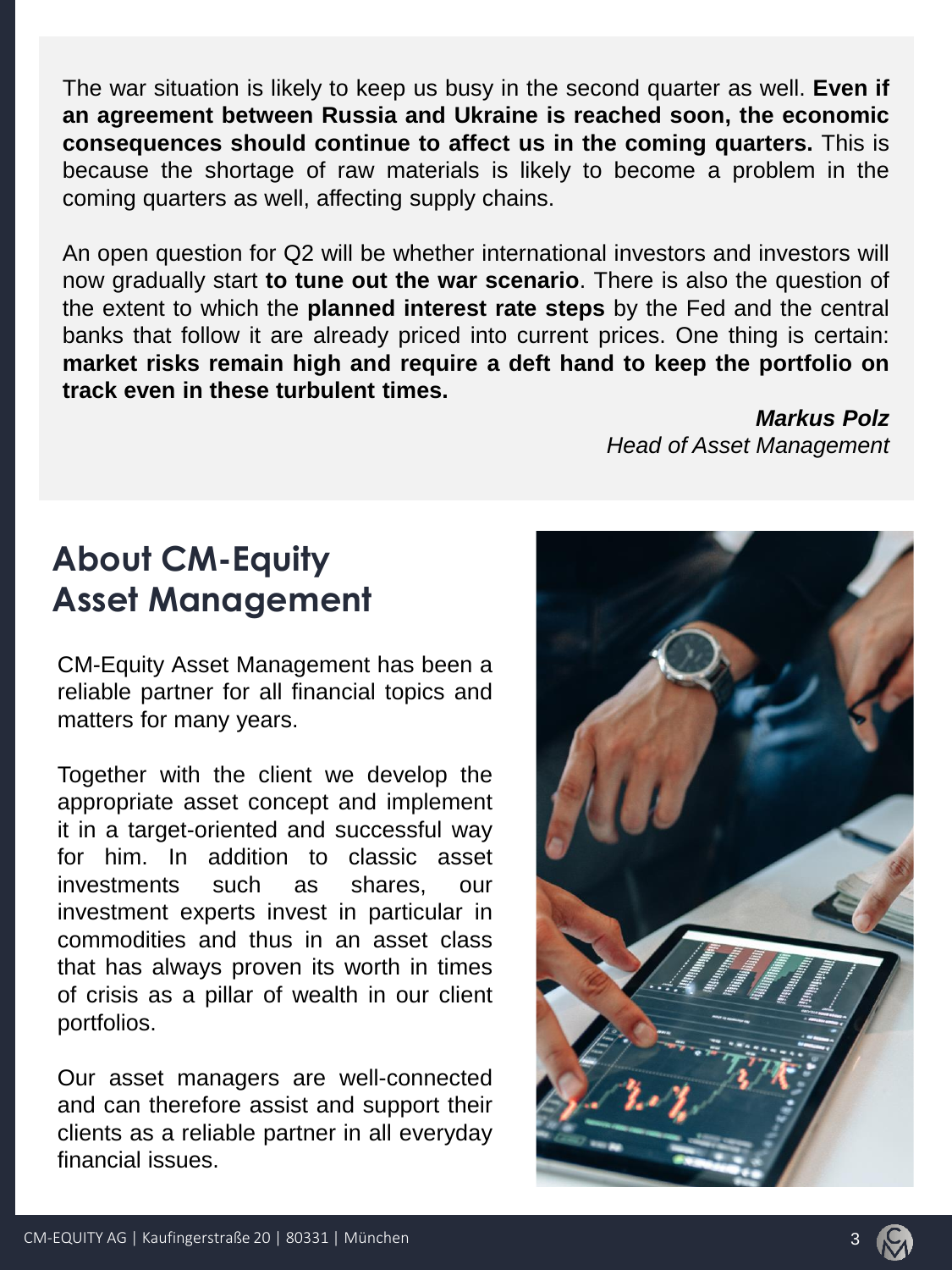



#### **Partnership with Volksbank Raiffeisenbank Bayern Mitte**

**to offer buying and selling Bitcoin with a self-custody wallet**

CM-Equity is pleased to announce that it has successfully launched a whitelabel solution with VR Bank Bayern Mitte which enables exclusively it´s clients to buy and sell Bitcoin with a self-custody wallet. The project which had been underway since mid-2021 is now complete and open for use to all its customers, as was publicly announced by the bank at a press conference on 21. Apr. '22. The bank has trained almost all of its 750 employees on the subject of Bitcoin and gone through a rigorous test phase during the last few months.

This is the first of its kind solution, which offers banks to serve its customers with a own solution which increases customer loyalty instead of selling them out to third parties.

To read the full news: Visit [here](https://www.br.de/nachrichten/amp/wirtschaft/regionalbank-wird-zum-bitcoin-dienstleister,T40M6v0)

To know more about our crypto solution for banks: Visit [here](https://cm-equity.de/en/bitcoin-and-crypto-for-banks/)

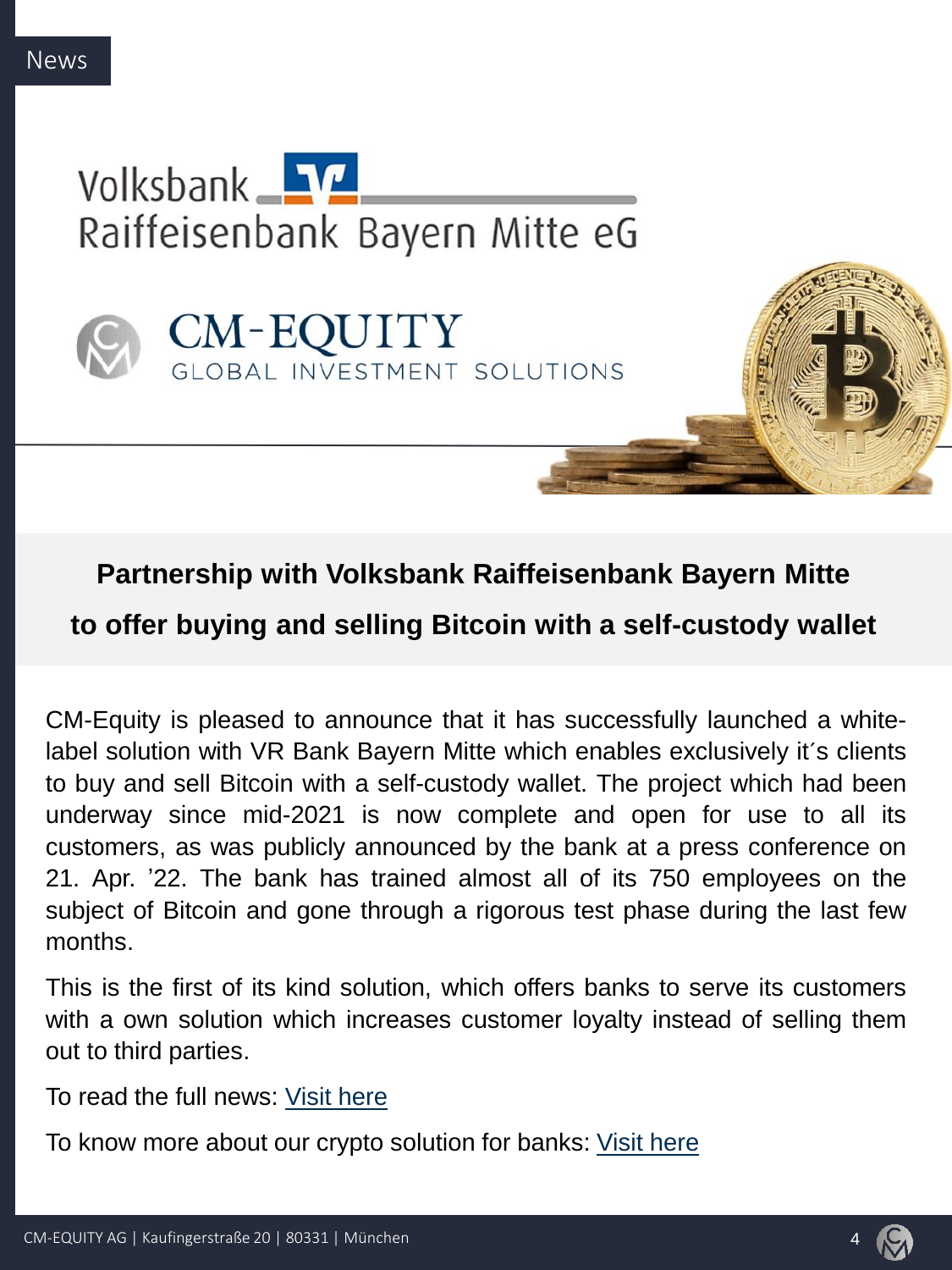



WFB3 carbon removal

As the month of April marked the **World Earth Day 2022**, communities across the blue planet pledged their efforts towards the upkeep and protection to the environment.

For us at CM-Equity, **sustainability** and **social responsibility** are an integral part of our **core values** and each of our investment decisions are based on the value they add, not only on a financial level, but also an intrinsic value to our society and ecosystem at large.

This year, we take the opportunity to bring to the spotlight one of our most prestigious investments – **Earthbanc**. The 2019 company has already made ripples in the '**Greentech**' industry, positioning itself as the world's first carbon and investment platform that used modern **tech solutions of AI and web3 to audit and generate carbon offsetting solutions**.

CEO Tom Duncan recently spoke with Forbes and discussed the future of land regeneration and how he sees the future for the his company unfold.

[Read](https://www.forbes.com/sites/mariannelehnis/2022/04/25/this-climate-fintech-startup-is-paving-the-way-for-mass-market-adoption-of-land-regeneration/?sh=95fcdaa5ea43) it here

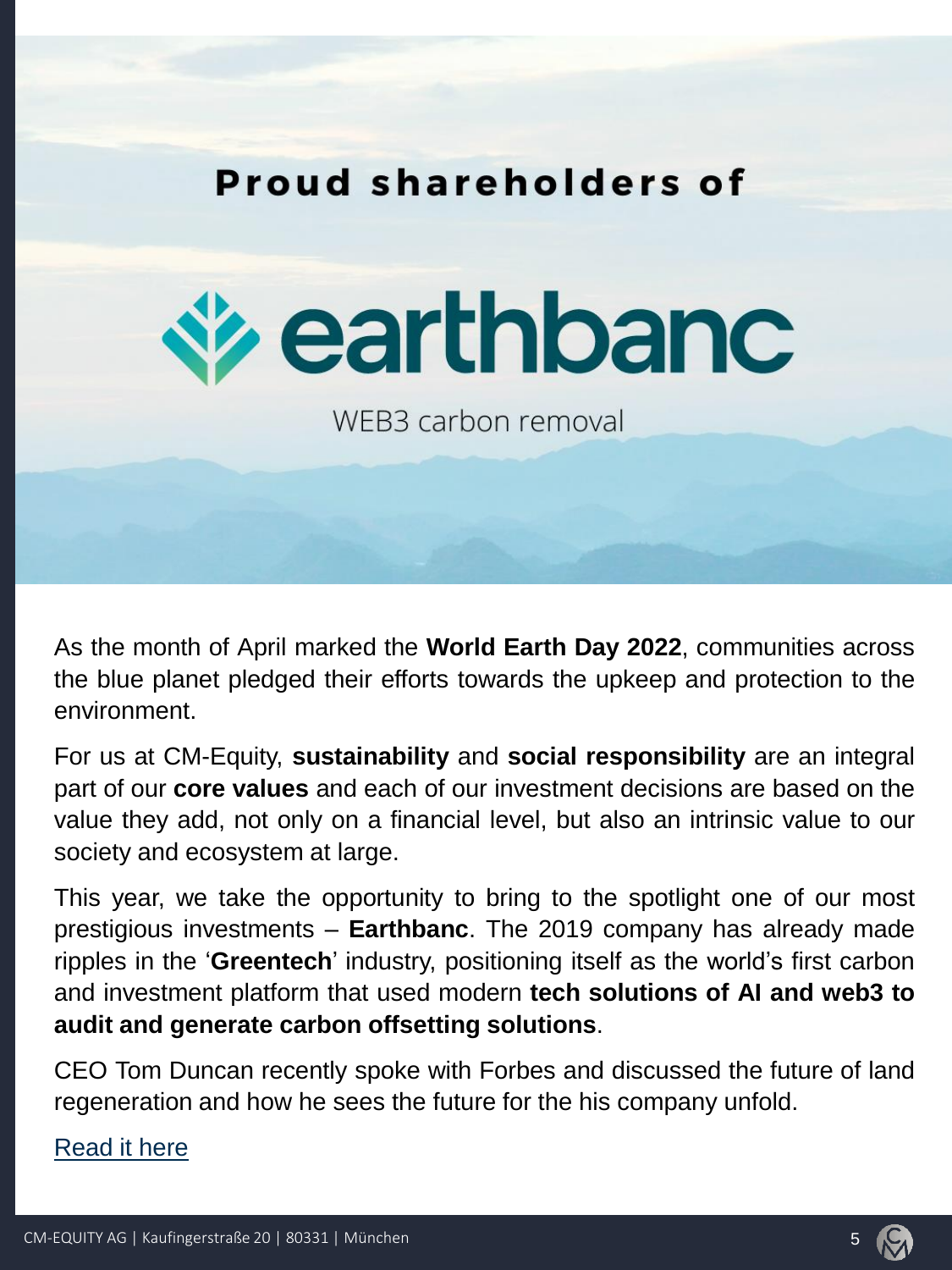



# AVICANNA

### **About Avicanna Inc.**

#### **(TSX: AVCN) (OTCQX: AVCNF) (FSE: 0NN)**

Avicanna is an innovative, commercial-stage, and international biopharmaceutical company focused on the development, advancement, and commercialization of evidence-based cannabinoid-based products for the global consumer, as well as medical and pharmaceutical market segments.

In leading global cannabinoid advancements, The Company actively collaborates with leading Canadian academic and medical institutions. Avicanna has established an industry-leading scientific platform including advanced R&D and clinical development that has led to the commercialization of more than thirty products across four main market segments:

CBD Derma-Cosmetic Products Medical Cannabis & Wellness Products Pharmaceutical Pipeline Cannabinoid Raw **Materials** 

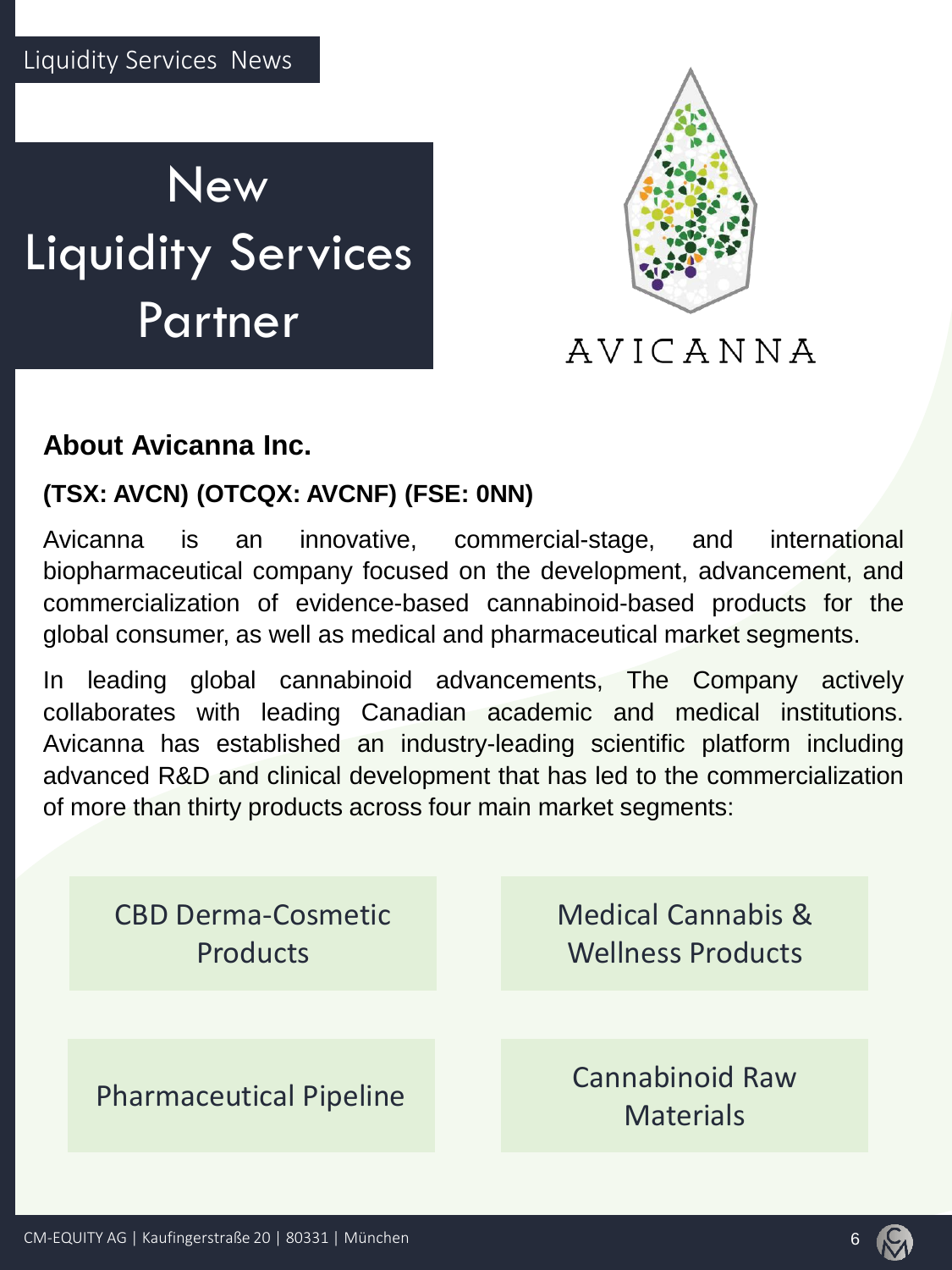#### **Latest News from Liquidity Services**



**27 Apr. '22**

**Southern Empire Resources completes drill project**

The company (TSX-V: SMP; OTCQB: SMPEF; Frankfurt: 5RE) completed drill program (which began on February 14, 2022) on the Pedro Gold Project (1,750 ha), located in northeastern Durango State, México. Southern Empire completed 6 core holes for a total of 856.3 metres (m).

*Read the full press [release](https://commanderresources.com/investors/news/2022/commander-partner-southern-empire-provides-results-from-drilling-at-the-pedro-gold-project-durango-mexico)*



**27 Apr. '22**

**Clean Air Metals Reports Drill Results** 

The company (TSXV: AIR) (OTCQB: CLRMF) (FRA: CKU) Reports Drill Results from the Escape Deposit including Hole 129 with 90.0m averaging 1.04 g/t Platinum, 1.33 g/t Palladium, 0.49% Copper, 0.28% Nickel.

*Read the full press [release](https://www.cleanairmetals.ca/news-media/news-releases/clean-air-metals-reports-drill-results-from-the-es-122550/)*



Newrange Gold Corp.

**20 Apr. '22**

**Newrange Gold Closes Second and Final Tranche of Financing** The company (TSXV: NRG, US: NRGOF, Frankfurt: X6C) announced the closing of second and final tranche of non-brokered private placement for gross proceeds of \$271,000.26 consisting of 1,440,000 non-flow-through units at a price of \$0.07 per unit and 2,002,356 flowthrough units at a price of \$0.085 per FT Unit. *Read the full press [release](https://newrangegold.com/news/news-releases/2022/newrange-gold-closes-second-and-final-tranche-of-flow-through-and-non-flow-through-financing/https:/newrangegold.com/news/news-releases/2022/newrange-gold-closes-second-and-final-tranche-of-flow-through-and-non-flow-through-financing/)*